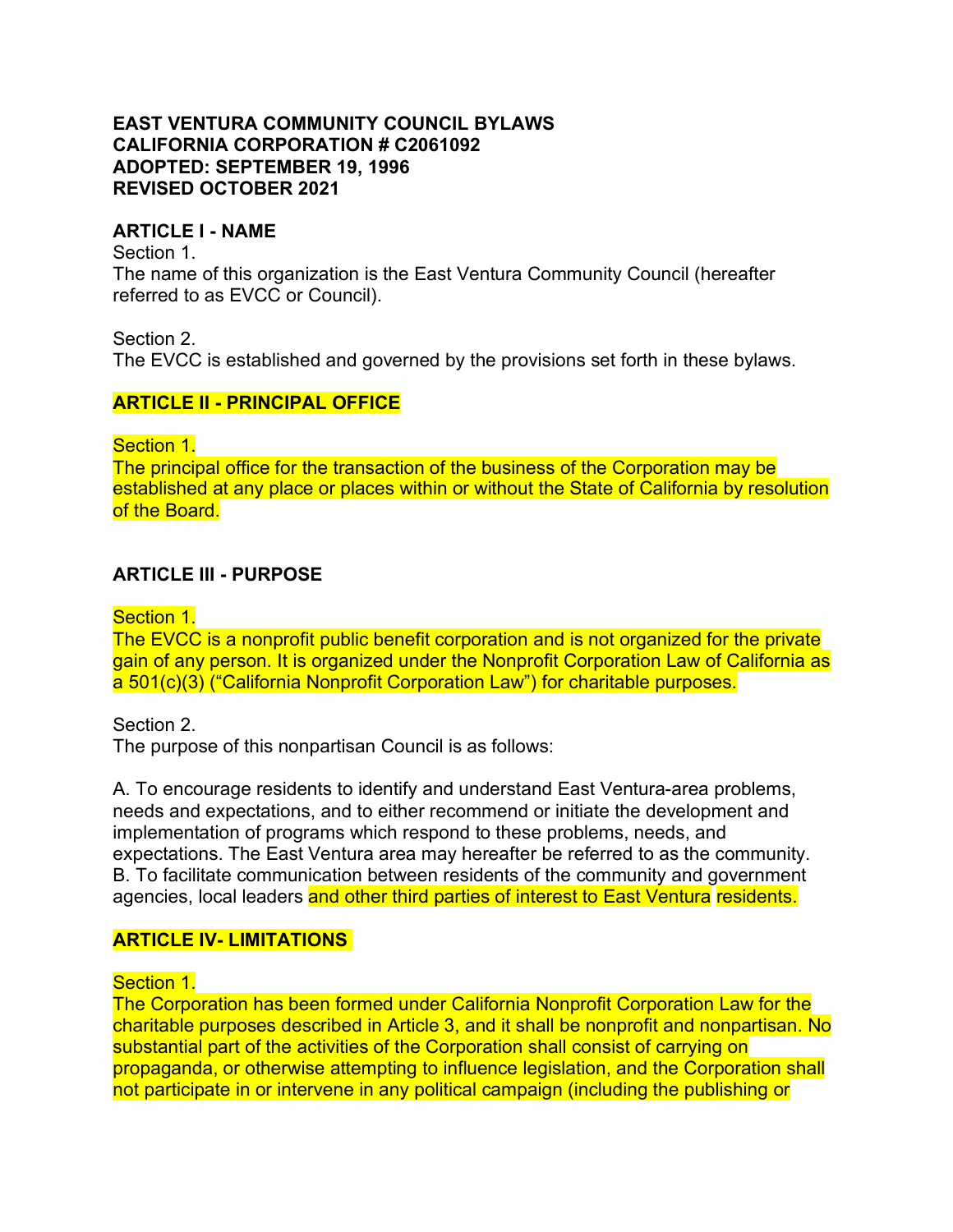distribution of statements) on behalf of, or in opposition to, any candidate for public office.

## Section 2.

Prohibited Activities. The Corporation shall not, except in any insubstantial degree, engage in any activities or exercise any powers that are not in furtherance of the purposes described in Article 3. The Corporation may not carry on any activity for the profit of its Officers, Directors or other persons or distribute any gains, profits or dividends to its Officers, Directors or other persons as such. Furthermore, nothing in Article III shall be construed as allowing the Corporation to engage in any activity not permitted to be carried on (i) by a corporation exempt from federal income tax under section 501(c)(3) of the Internal Revenue Code of 1986, as amended (the "Code") or (ii) by a corporation, contributions to which are deductible under section 170 (c)(2) of the Code.

## **ARTICLE 5 - DEDICATION OF ASSETS**

### Section 1.

Property Dedicated to Nonprofit Purposes. The property of the Corporation is irrevocably dedicated to charitable purposes stated in Articles of Incorporation as 501 (c)(3) purposes. No part of the net income or assets of the Corporation shall ever inure to the benefit of any of its Directors or Officers, or to the benefit of any private person. except that the Corporation is authorized and empowered to pay reasonable compensation for services rendered and to make payments and distributions in furtherance of the purposes set forth in Article III hereof.

### Section 2.

Distribution of Assets Upon Dissolution: Upon the dissolution or winding up of the Corporation, its assets remaining after payment, or provision for payment, of all debts and liabilities of the Corporation shall be distributed to a nonprofit fund, foundation, or corporation which is organized and operated exclusively for charitable purposes stated in Articles of Incorporation and which has established its tax exempt status under Section 501(c)(3) of the Code.

## **ARTICLE IV - POWERS**

Section 1. The powers of the East Ventura Community Council are as follows: A. To recommend and/or initiate programs which respond to the needs of the East Ventura area.

B. To advise appropriate government bodies and their staff on any matter which is of need or concern to the East Ventura area.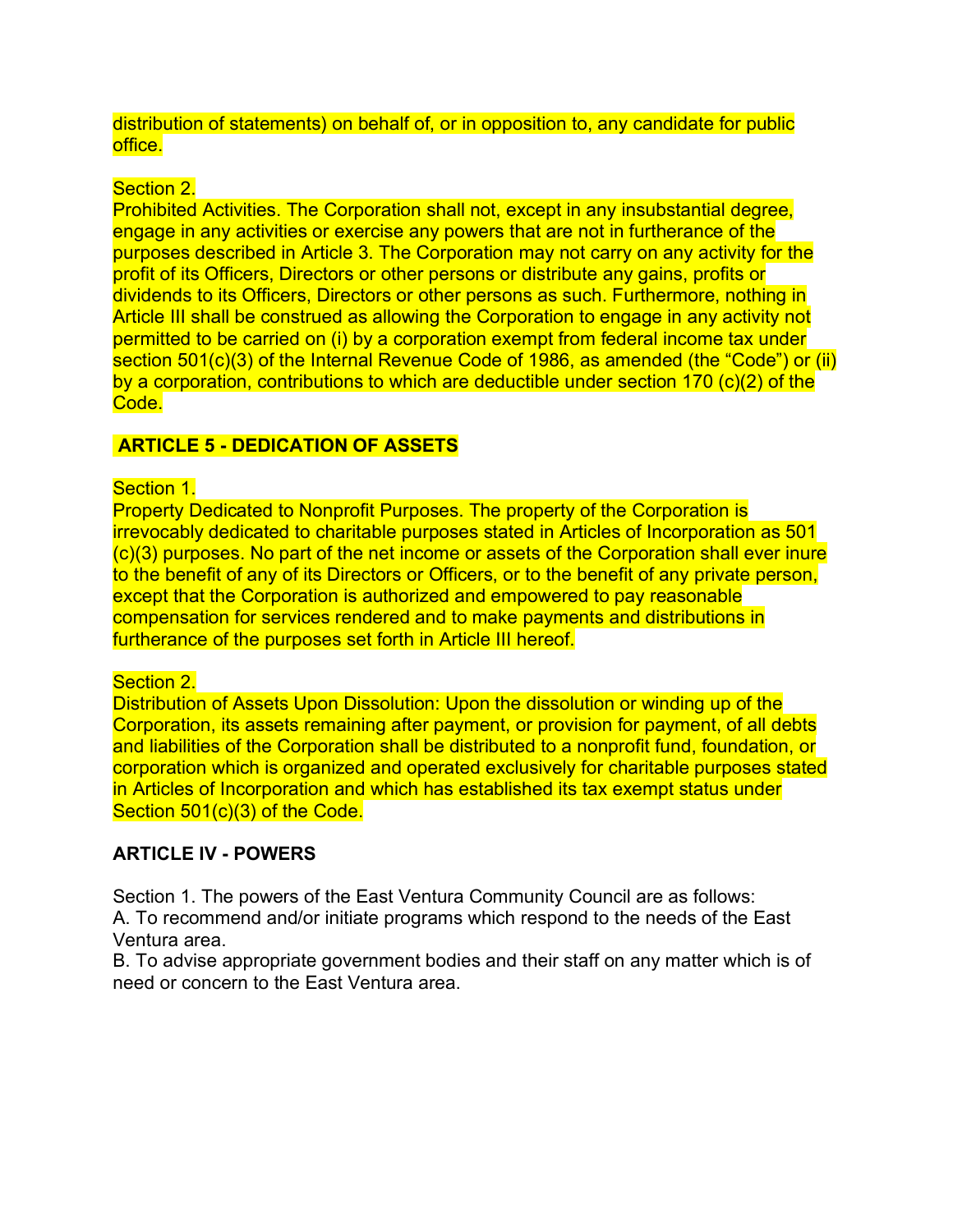# **ARTICLE V - MEMBERSHIP**

#### Section 1.

All residents, property owners and licensed businesses of the East Ventura area are eligible for membership. Limit one (1) vote per member.

#### Section 2.

Application for membership requires the completion of an application form providing date, name, address of residence/property owned or business owned with a copy of the business license and phone number. Receipt of this information in written form or online by the Secretary of the EVCC constitutes acceptance for general membership.

Section 3.

The membership boundaries for the East Ventura area are as follows: north of the Santa Clara River, south of the crestline of the hills, and east of Victoria. The Montalvo area is represented by its own community council.

### **ARTICLE VI - ORGANIZATION**

### Section 1.

The organization of the East Ventura Community Council includes the General Membership, an Executive Board, and Committees when duly appointed under the provisions set forth in these bylaws.

A. General Membership: The General Membership is comprised of all those individuals and businesses whose completed membership forms are on file with the EVCC Secretary, as defined in Article IV - Membership.

B. Officers: EVCC Officers are the Chair, Vice-Chair, Secretary, Treasurer, and Corresponding Secretary.

1) Authority: EVCC Officers officiate over all meetings of the Executive Board and General Council meetings.

2) Elections: Each Council Officer will be elected by a majority vote of the General Membership at the Fall Annual Meeting of the East Ventura Community Council. Nominees for the Council Officers will be selected by the Ad Hoc Nominations Committee. Nominations may be taken from the floor during the Fall Annual Meeting. Only East Ventura Community Council Members with a membership form on file may nominate eligible Council Members to a specific office. People nominated from the floor must be present to accept the nomination and with a membership form on file. No absentee or proxy voting will be permitted. A written notice will be sent to all members one month in advance of the Fall Annual Meeting notifying them that Council Officers will be elected at the meeting.

3) Term of Office: Each Council Officer serves for a term of one (1) calendar year or until his or her successor has been elected. There is a term limit of two (2) consecutive terms for each officer. If a Council Officer's position is open at the time of the Fall Annual election, the newly elected officer shall immediately take office to serve out the present year prior to commencing to serve the regular calendar year term. A partial year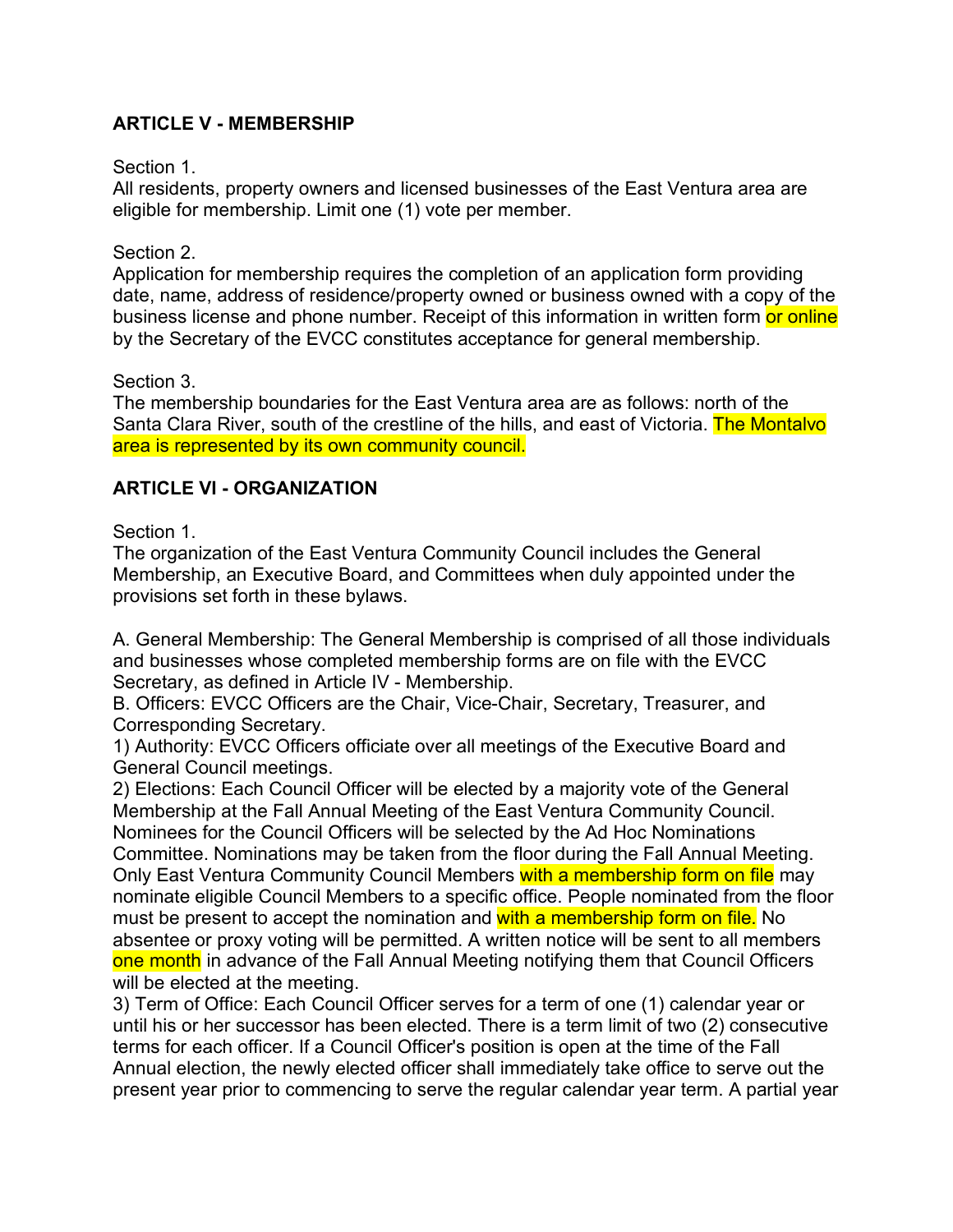of service does not count as a full term for the purposes of term limits. Each Officer, including an Officer appointed to fill a vacancy, shall hold office until the expiration of the term for which they were elected and until the election and qualification of a successor, or until that Officer's earlier resignation, recall or removal in accordance with these Bylaws and California Nonprofit Corporation Law.

4) By resolution, the Board may arrange for terms to be staggered.

5) Duties: The duties of all officers shall include additional duties and responsibilities as may be prescribed from time to time by the Executive Board. Specific duties are as follows:

a. Chair: The Chair presides at all meetings of the Executive Board and General Council and prepares the agenda in collaboration with the board. The Chair is the official spokesperson and representative for the Council. The Chair may exercise and perform such other powers and duties as may from time to time be assigned to them by the Board or prescribed by these Bylaws.

b. Vice-Chair: The Vice-Chair performs the duties of the Chair in his or her absence and conducts ongoing membership recruitment. The Vice-Chair of the Corporation (the "Vice Chair") shall, in the absence or disability of the Chair, perform all the duties of the Chair and, when so acting, have all the powers of and be subject to all the restrictions upon the Chair. The Vice-Chair shall have such other powers and perform such other duties as may be prescribed by the Board.

c. Secretary: shall attend to the following:

i. Bylaws: The Secretary shall certify and keep or cause to be kept at the principal office of the Corporation the original or a copy of these Bylaws as amended to date.

ii. Minute Book: The Secretary shall keep or cause to be kept a minute book of regular and board meetings. The Secretary documents in the official minutes that a quorum is present and signs all minutes that have been approved by the Executive Board or the General Council.

iii. Notices: The Secretary shall give, or cause to be given, notice of all meetings of the Board in accordance with these Bylaws.

iv. Corporate Records Upon request, the Secretary shall exhibit or cause to be exhibited at all reasonable times to any Officer, or to his or her agent or attorney, these Bylaws and the minute book.

v. Corporate Seal and Other Duties: The Secretary shall keep or cause to be kept the seal of the Corporation, if any, in safe custody, and shall have such other powers and perform such other duties incident to the office of Secretary as may be prescribed by the Board or these Bylaws.

d. Correspondence Secretary: The Correspondence Secretary carries on the official correspondence of the East Ventura Community Council.

i. The Correspondence Secretary, with direction from the Chair and/or the Board shall prepare official correspondence of the EVCC, including but not limited to, press releases, public statements, and general correspondence of the Board.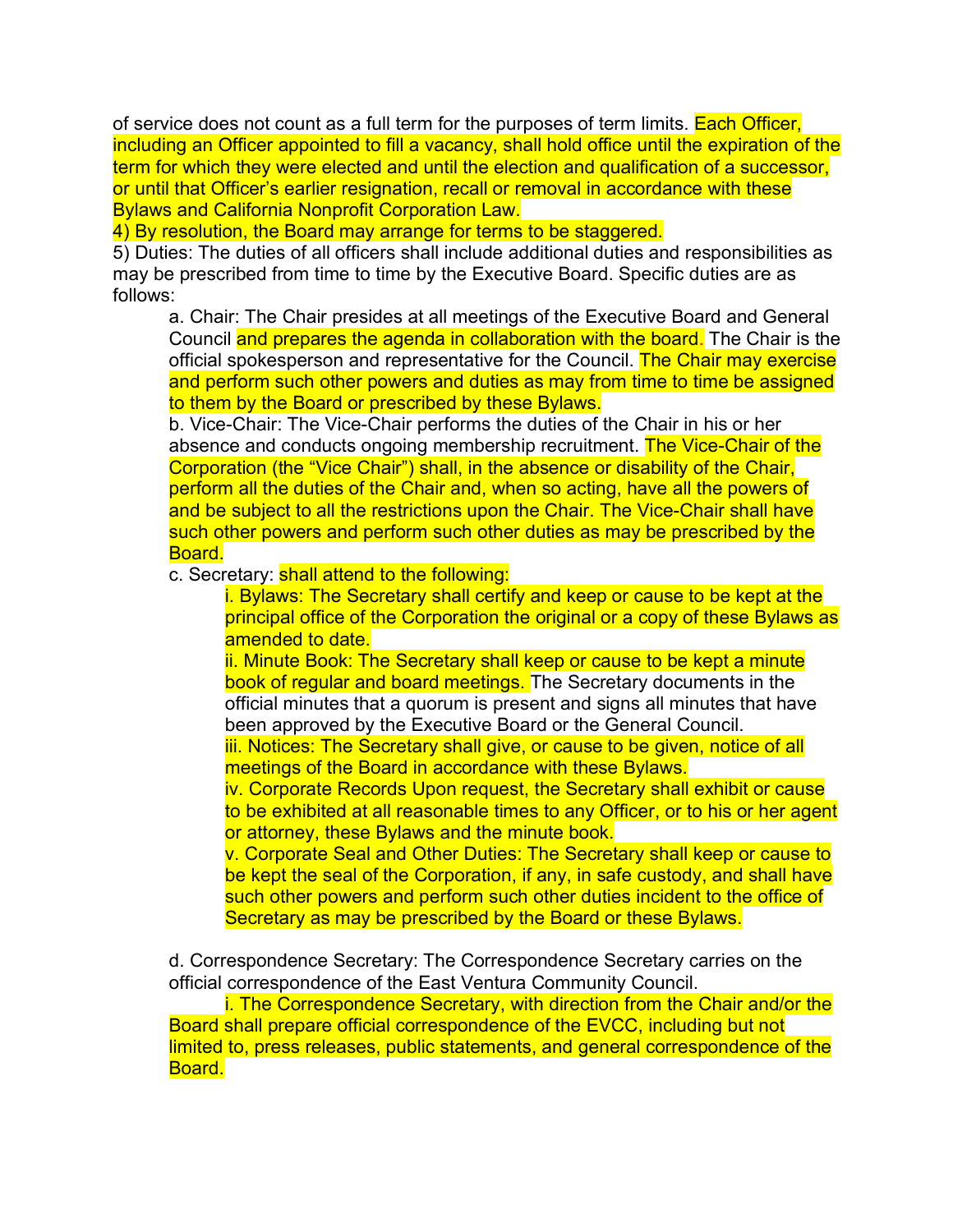e. Treasurer: The Treasurer has access and custody of all funds of the East Ventura Community Council and accepts and expends funds as directed by a majority vote of the Executive Board or General Council at any official meeting. The Treasurer also shall attend to the following:

i. The Treasurer shall keep and maintain, or cause to be kept and maintained, adequate and correct books and records of accounts of the properties and transactions of the Corporation, including accounts of its assets, liabilities, receipts, disbursements, gains, losses, capital, retained earnings, and other matters customarily included in financial statements. The books of account shall be open to inspection by any Officer at all reasonable times.

ii. Financial Reports: The Treasurer shall prepare, or cause to be prepared, and certify, or cause to be certified, the financial statements to be included in any required reports. The Treasurer shall provide monthly financial reports to the Board and make financial reports to the Membership at the General meetings.

iii. Deposit and Disbursement of Money and Valuables: The Treasurer shall deposit, or cause to be deposited, all money and other valuables in the name and to the credit of the Corporation with such depositories as may be designated by the Board; shall disburse, or cause to be disbursed, the funds of the Corporation as may be ordered by the Board; shall render, or cause to be rendered to the Chair and Board, whenever they request it, an account of all of their transactions as Treasurer and of the financial condition of the Corporation; and shall have other powers and perform such other duties incident to the office of Treasurer as may be prescribed by the Board or these Bylaws.

iv. Audit: The Treasurer shall make the books available for audit to the auditor, appointed by the Board, and as directed at the date and time directed by the Executive Board.

v. The Treasurer shall prepare, or cause to be prepared, the Annual Registration Renewal Fee Report to the Attorney General of California for EVCC and file it and the annual renewal fee to the Registry of Charitable Trusts at the end of each accounting period, ending on December 31 of each year.

vi. The Treasurer shall prepare, or caused to be prepared, the annual State of California and Federal tax returns on behalf of the EVCC and file it with the appropriate taxing authority by the annual corporate tax filing date each year.

vii. The Treasurer shall file form SI-100 with the California Secretary of State bi-annually on or before November 1 of every of odd year in 2021 and thereafter.

viii. The Treasurer shall file form 990N e-postcard with the Internal Revenue Service on or before September 30 annually.

6) Recall: Each Council Officer will be subject to recall by the General Council. The Executive Board or a General Council meeting may, by majority vote, schedule a recall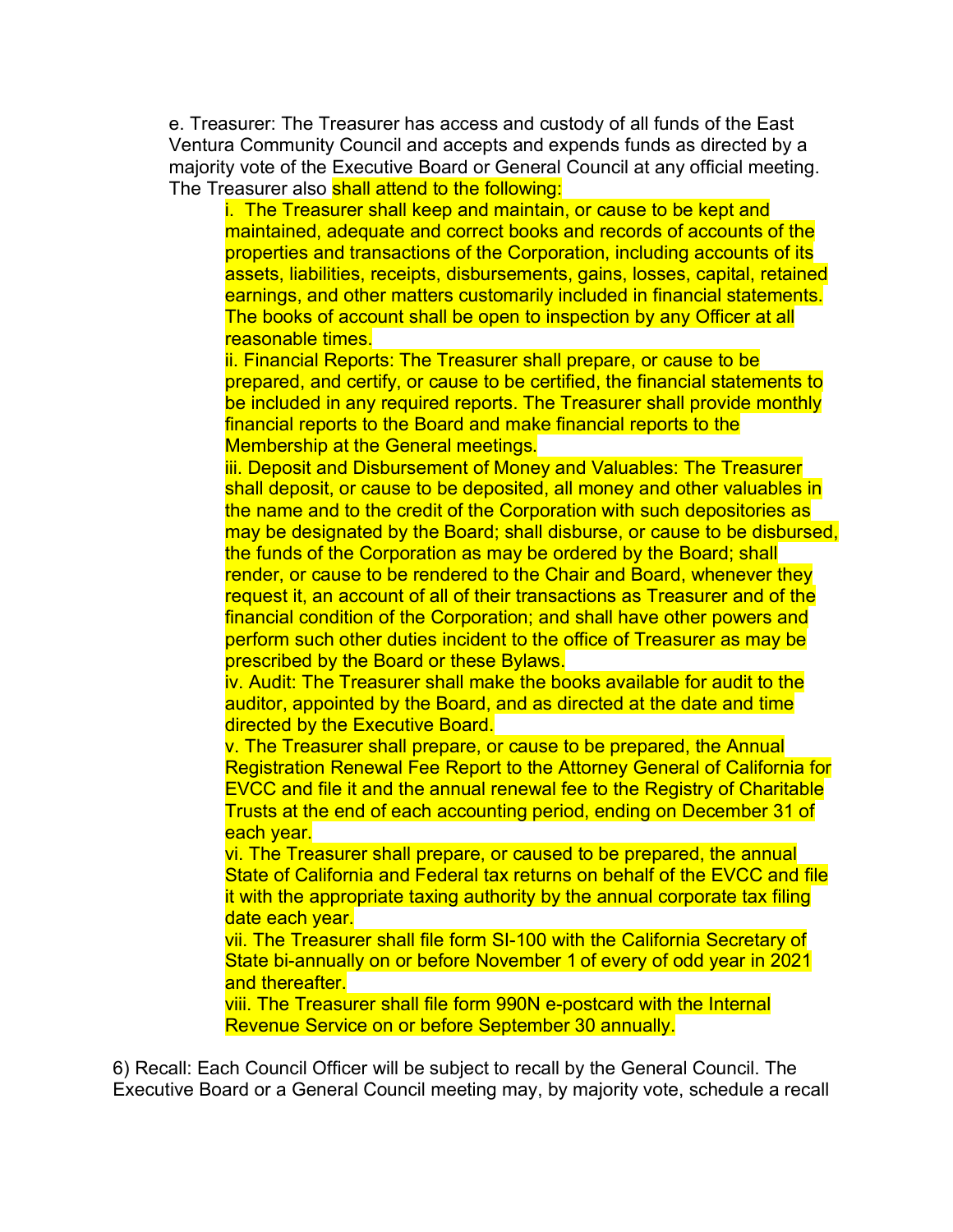election for the next General Council meeting. The written notification of that meeting indicates that a recall election will be held. A majority vote by secret ballot of those in attendance at that General Council meeting is required for recall. Vacancies on the Executive Board created by recall will be filled at the same meeting by election of nominees offered from the floor. People nominated from the floor must be present to accept the nomination. Individuals elected to replace recalled Council Officers will serve out the remaining term of office.

7) Resignation: Any Officer may resign by giving written notice to the Chair, the Secretary, or the Board. Such a written resignation will be effective on the later of (i) the date it is delivered or (ii) the time specified in the written notice that the resignation is to become effective. No Director may resign if the Corporation would then be left without a duly elected Director or Directors in charge of its affairs, except upon notice to the California Attorney General.

C. Executive Board: The Executive Board will consist of the East Ventura Community Council Officers.

1) Qualifications: Each Executive Board Member must be a member of the East Ventura Community Council. No member who holds an elective office with any public agency may serve on the Executive Board, nor may any member serve on the Executive Board who has filed his or her candidacy for elective office. All Council Officers must be members of the East Ventura Community Council with a membership form on file for at least six (6) months.

2) The Executive Board reviews and approves all contracts, expenditures of funds, and plans for fundraising. The board works collaboratively to develop speakers and programs for the East Ventura Community Council's monthly meetings, advocacy, goal setting and committee work.

3) Powers: The Executive Board plans and directs all work necessary to meet the stated purposes of the East Ventura Community Council and has the authority to delegate duties and assign tasks as required. Each Executive Board Member has one vote. 4) Vacancies: Any vacancy on the Executive Board will be filled by appointment by a majority of the remaining Council Officers. Three (3) consecutive absences from regular board meetings will constitute resignation unless the member obtains permission from the Chair.

D. Committees: Committees may be created by the Executive Board to consider matters which are likely to be of concern to the East Ventura Community Council. The Executive Board may dissolve a committee after its purpose has been accomplished. 1) A standing committee will exist for technology responsibilities in order to create continuity for that important part of the functioning of the EVCC.

2) Officers: Each Committee selects their own officers, as needed, to facilitate the work of the East Ventura Community Council.

3) Powers: Each committee will plan and direct all work necessary to meet its stated purpose for the East Ventura Community Council. The chair of each committee shall attend all General Council Meetings, or notify the Chairperson or Secretary when absence is unavoidable.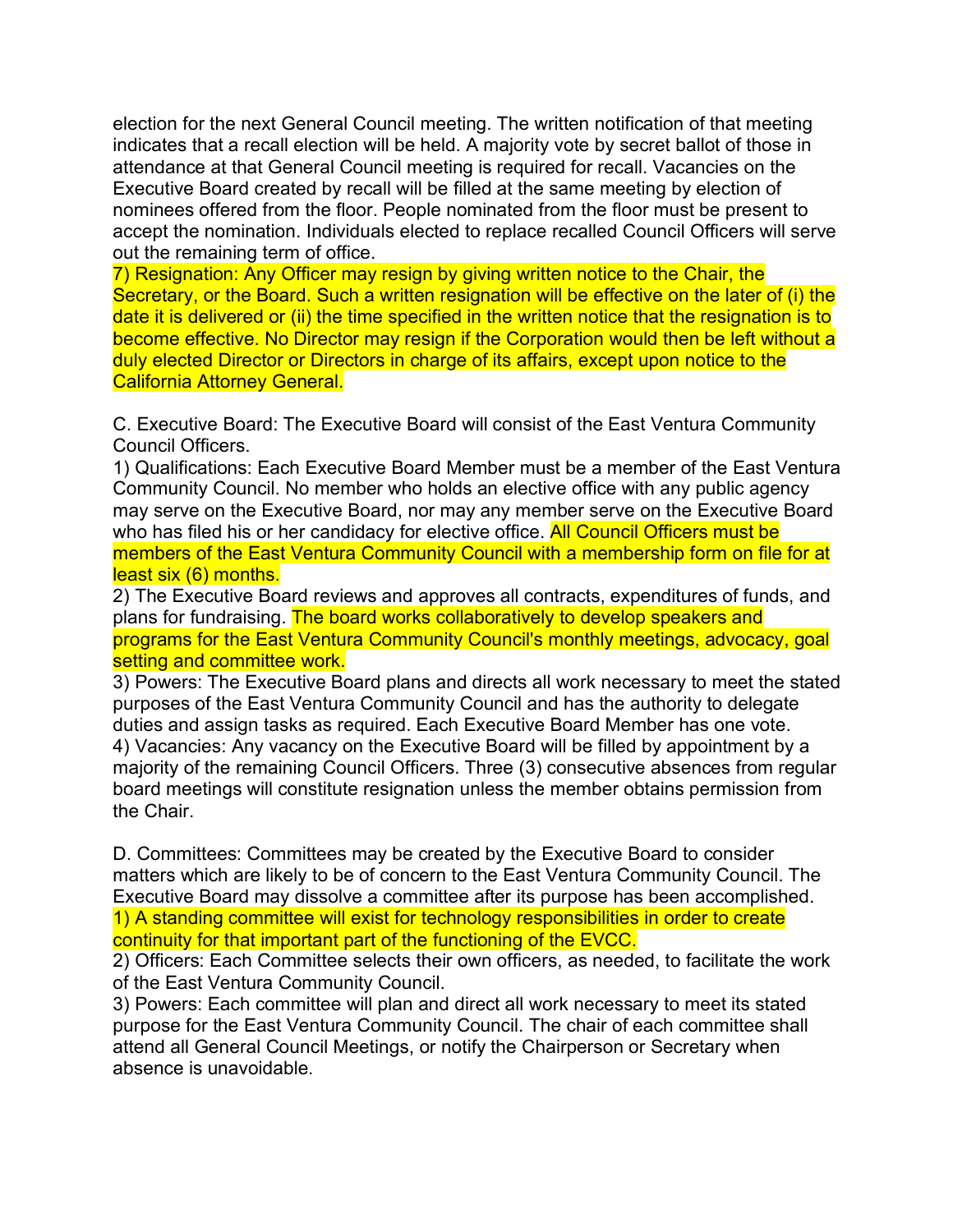4) Reporting Responsibilities: All committees will present their findings, recommendations, and minutes of meetings to the Executive Board.

5.) Corporate Powers Exercised by Board: Subject to the provisions of the Articles of Incorporation of the Corporation (the "Articles of Incorporation"), California Nonprofit Corporation Law and any other applicable laws, the business and affairs of the Corporation shall be managed, and all corporate powers shall be exercised, by or under the direction of the board of Directors (the "Board"). The Board may delegate the management of the activities of the Corporation to any person or persons, management company or committee however composed, provided that the activities and affairs of the Corporation shall be managed and all corporate powers shall be exercised under the ultimate direction of the Board.

E. Representation: The Council Chair is the official spokesperson of and representative for the EVCC. No individual may speak for or obligate the East Ventura Community Council in any way, or, present any of its policies, positions and/or recommendations, except as delegated by the Council Chair or as noted below:

1) Any member may state their personal opinion as long as they include in their statement that "this statement is my personal opinion."

2) Any member may provide to or read to anyone: any board approved press releases, resolutions, newsletters, or minutes of meetings.

3) A limited delegation of representation may be made to committee chairs in order for them to raise interest in their projects.

# **ARTICLE VII - MEETINGS**

Section 1.

The East Ventura Community Council conducts official business only at the meeting duly called and conducted according to the procedures prescribed in these bylaws.

## Section 2

The East Ventura Community Council will convene not less than two (2) General Council meetings each year, including one designated as the Annual Meeting. The election of the Council Officers will be conducted at the Fall Annual Meeting. A report of the past year's activities, and a Treasurer's report will also be presented during that Annual Meeting.

## Section 3.

The Executive Board may schedule additional General Council Meetings during the year as deemed necessary and appropriate to fulfill the stated purposes of the East Ventura Community Council. The Secretary must provide a written notice of all General Council meetings to each Council Member at least seven (7) days before the scheduled meeting, except that the notice will be sent the month prior to any Council Meeting during which an election or recall is scheduled, including but not limited to, the annual election meeting in November, and announced at the October meeting the month prior to the election.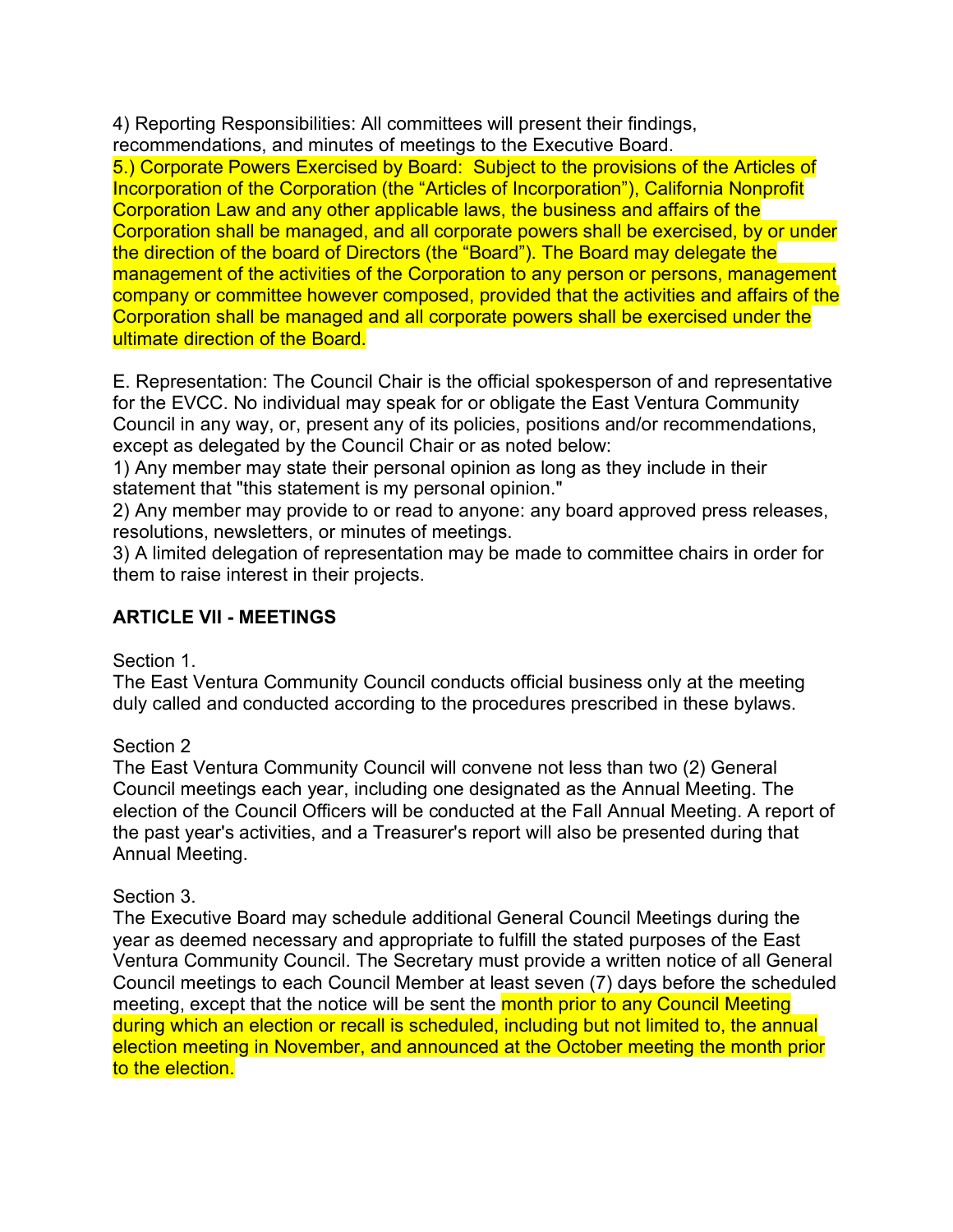#### Section 4.

General members may petition the Executive Board for a special meeting. If the Board votes in favor of the petition, the Executive Board will call a special meeting as soon as practical.

#### Section 5.

The Executive Board will meet as often as necessary, and at least once a month, to meet its stated duties. Executive Board Meetings will be scheduled at the request of the Chair or any four (4) of the Board Members. The Secretary will provide a written notice of the Board Meeting to each Executive Board member seven (7) days prior to the meeting date.

Waiver of Notice.The transactions of any meeting of the Board, however called and noticed or wherever held, shall be as valid as though taken at a meeting duly held after regular call and notice, if (i) a quorum is present, and (ii) either before or after the meeting, each of the Officers who is not present at the meeting signs or emails to the Chair, Secretary or the Board a written waiver of notice, a consent to holding the meeting, or an approval of the minutes. The waiver of notice or consent does not need to specify the purpose of the meeting. All waivers, consents, and approvals shall be filed with the corporate records or made a part of the minutes of the meeting. Also, notice of a meeting is not required to be given to any Officer who attends the meeting without protesting before or at its commencement about the lack of adequate notice. Officers can protest the lack of notice only by presenting a written protest to the Secretary either in person, by first-class mail addressed to the Secretary at the principal office of the Corporation as contained on the records of the Corporation as of the date of the protest, or by email addressed to the email address of the Corporation and the Secretary as contained on the records of the Corporation as of the date of the protest.

#### Section 6.

Committees will meet as often as necessary to fulfill their work programs. The Chair of each committee is responsible for checking the Council's master calendar before scheduling meetings, notifying committee members of the meeting, and keeping the Executive Board advised of committee activities.

### Section 7.

A quorum for an Executive Board Meeting will be a simple majority. A quorum for a General Council meeting will be not less than five per cent of the membership applications on file with the secretary.

#### Section 8.

All meetings, minutes, and financial records of the East Ventura Community Council will be open to the public as provided by law.

#### Section 9.

"Robert's Rules of Order" will govern the conduct of all meetings within the Council where not otherwise covered by these bylaws.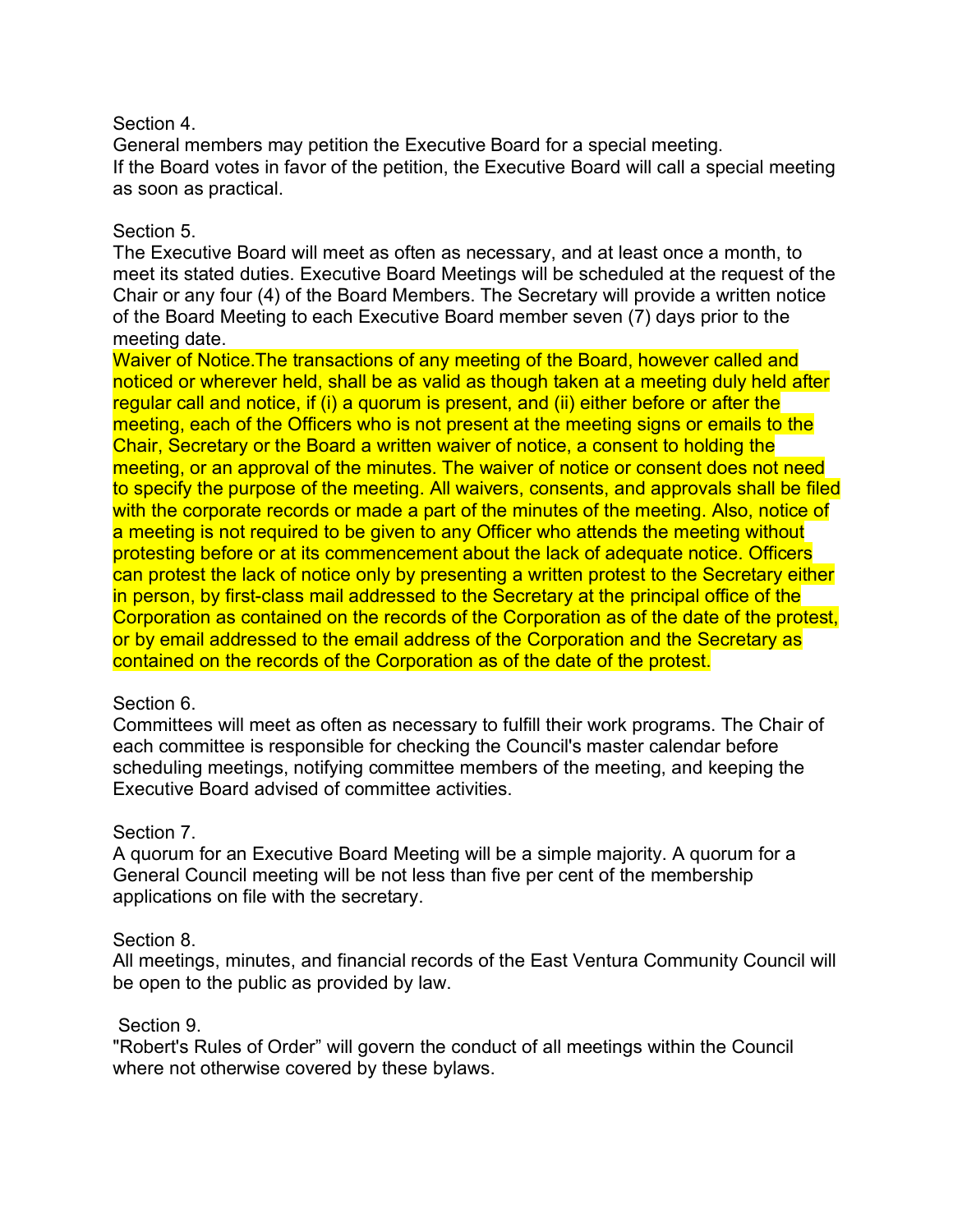Section 10. In order for any recommendation, position, or policy to be on record as the official position of the East Ventura Community Council, a majority of those in attendance at a General Council meeting must approve. Subject to Section 5 above, for items of importance which need to be decided before a general meeting can be held, the Executive Board may vote, but it must be expressly stated that position comes from the Executive Board only.

#### Section 10

Adjournment. A majority of the Officers present, whether or not constituting a quorum, may adjourn any meeting to another time and place

### **ARTICLE VIII - FINANCES**

Section 1.

The East Ventura Community Council may undertake fundraising efforts to pay operating expenses, improve or implement its programs and may accept donations, grants, and gifts in order to carry out the stated purposes of the East Ventura Community Council.

### Section 2.

The Chair and Treasurer are the check signers. Both must sign for any amount over \$100. Both must approve if an electronic check is sent. All expenditures over \$50 must be approved by the board.

## **ARTICLE IX - AMENDMENTS**

Section 1.

These bylaws may be amended by a majority vote of the General Membership at an East Ventura Community Council meeting.

Section 2

The East Ventura Community Council and the Executive Board may adopt additional policies, procedures, and standing rules provided those additions are consistent with the provisions set forth in these bylaws.

Section 3.

The general membership at a General Council meeting may reverse any action passed by the Executive Board since the last General Council meeting, provided that two thirds (2/3) of the members in attendance vote for reversal.

## **ARTICLE X EXECUTION OF INSTRUMENTS, DEPOSITS AND FUNDS**

Section 1.

Execution of Instruments. The Board, except as otherwise provided in these Bylaws, may by resolution authorize any Officer or agent of the Corporation to enter into any